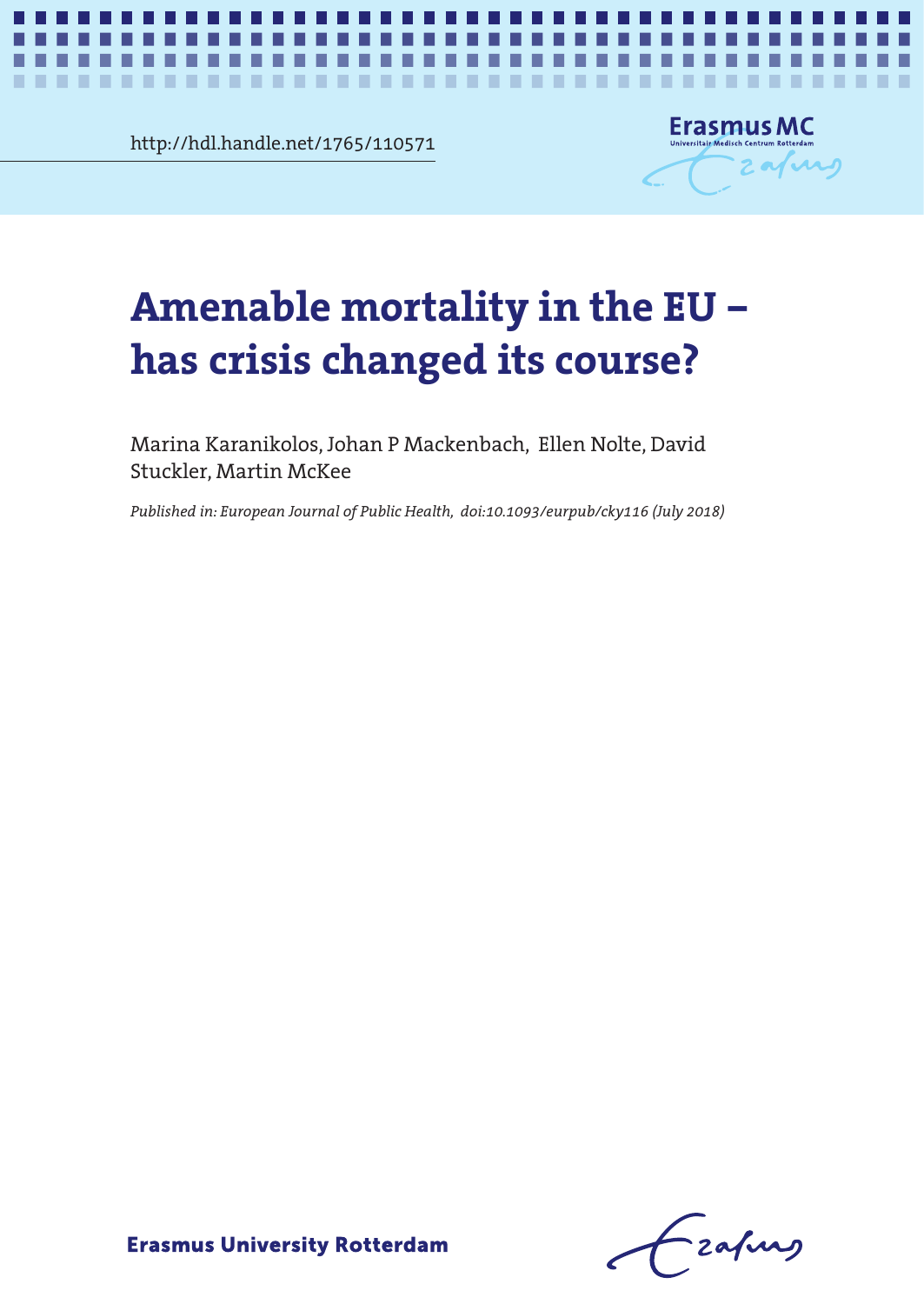#### **Abstract**

Background: Did the global financial crisis and its aftermath impact upon the performance of health systems in Europe? We investigated trends in amenable and other mortality in the EU since 2000 across 28 EU countries.

Methods: We use WHO detailed mortality files from 28 EU countries to calculate age-standardized deaths rates from amenable and other causes. We then use joinpoint regression to analyse trends in mortality before and after the onset of the economic crisis in Europe in 2008.

Results: Amenable and other mortality have declined in the EU since 2000, albeit faster for amenable mortality. We observed increases in amenable mortality following the global financial crisis for females in Estonia [from −4.53 annual percentage change (APC) in 2005–12 to 0.03 APC in 2012–14] and Slovenia (from −4.22 APC in 2000–13 to 0.73 in 2013–15) as well as males and females in Greece(males: from −2.93 APC in 2000–10 to 0.01 APC in 2010–13; females: from −3.48 APC in 2000–10 to 0.06 APC in 2010–13). Other mortality continued to decline for these populations. Increases in deaths from infectious diseases before and after the crisis played a substantial part in reversals in Estonia, Slovenia and Greece.

Conclusion: There is evidence that amenable mortality rose in Greece and, among females in Estonia and Slovenia. However, in most countries, trends in amenable mortality rates appeared to be unaffected by the crisis.

#### **Key points:**

- Amenable mortality has declined in all EU countries between 2000 and 2015; however Estonia, Greece and Slovenia have seen a reversal in previously favourable trends in recent years.
- Individual causes of death contributing to the reversal in amenable mortality suggest a complex picture but the rise in mortality from infectious diseases in at least three countries calls for further investigation.
- Mortality trends in Greece show a sustained rise in deaths from a number of amenable causes, which predated the crisis, while progress stalled in reducing deaths from stroke corresponding to the onset of health expenditure cuts.
- The use of amenable mortality to detect the impact of economic fluctuations on health system performance is limited, due to delayed data availability, ever-reducing scope for improvement, and the focus on death rather than other less adverse health outcomes.

frafing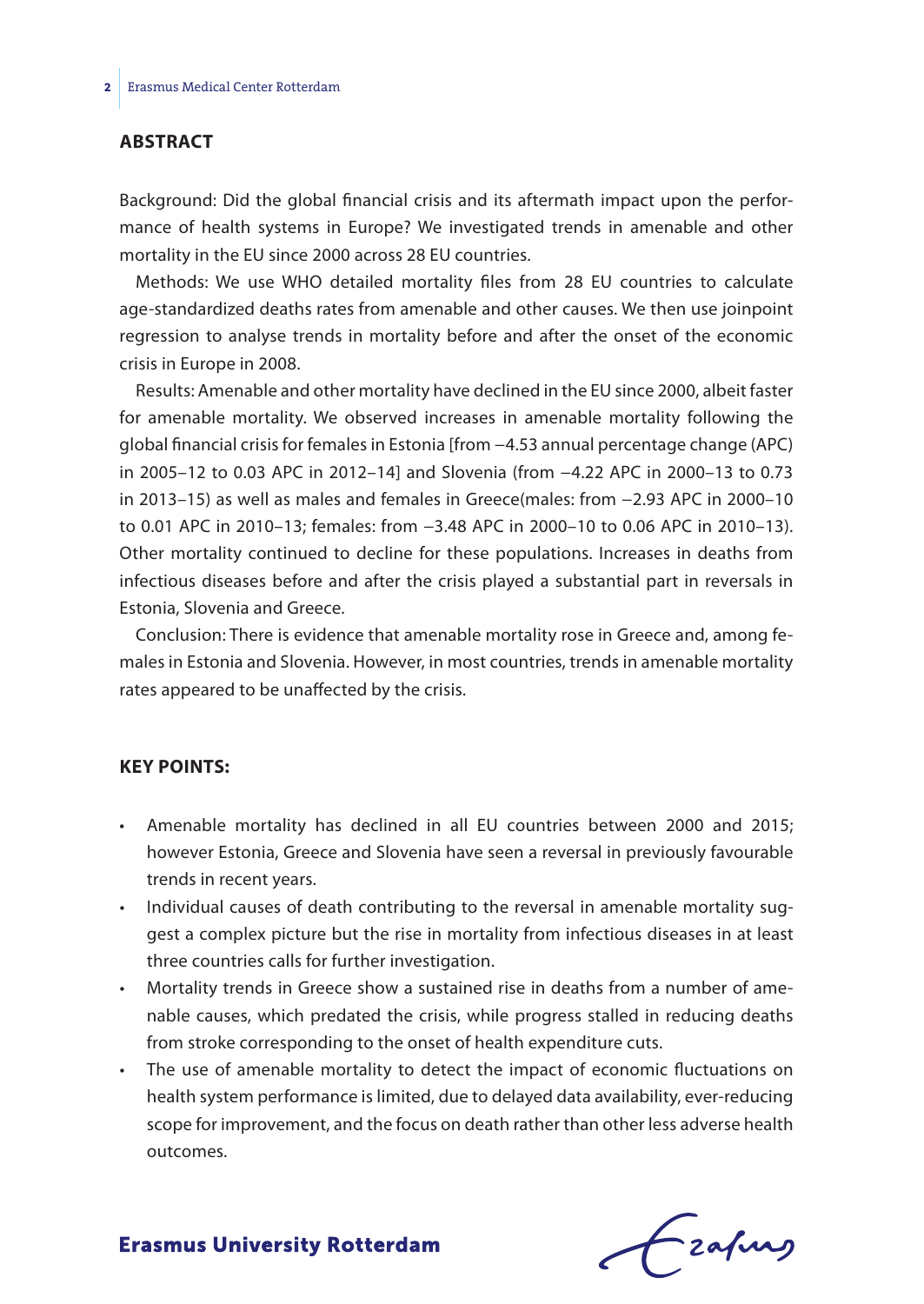#### **Introduction**

The global financial crisis of 2007–08 and its consequences have had a severe long-term impact on many European economies. National economies, as measured by gross domestic product (GDP), were most negatively affected in 2009, however some European Union (EU) member states, especially Greece, are yet to recover fully.[1] Challenges arising from low or no economic growth, coupled with rising deficits and borrowing costs, impacted on the availability of resources for public spending, including for health, across Europe.[2] Thus, per capita public spending on health fell in several countries, with a small number experiencing sustained reductions during 2009–12, in particular Greece, Ireland and Slovenia, but also Italy, Portugal, Spain and the UK. [3] The slowdown in health spending impacted upon the provision of health services[4] and access to care,[5] with large increases in unmet medical need observed in Greece, Estonia and Latvia during and following the crisis.[1] Other evidence points to an increase in the proportion of European citizens aged 50 years and older who incurred a rise in out-ofpocket expenditures during the same period, with significant increases in the proportion of those experiencing catastrophic expenditures in the Czech Republic, Italy and Spain.[6] It is plausible that these barriers to accessing care impact health outcomes, while reduced public health spending may result in deterioration of quality of care. At the same time, a well-functioning and resilient health system should be capable of maintaining adequate levels of services, unless gaps in financing, coverage or service delivery are unsurmountable.

As was demonstrated previously,[7-10] European health systems have continued to contribute to improving population health by reducing deaths that can be avoided with timely and effective care (amenable mortality), a concept that is now used by several governments and international organizations as an indicator of health system performance. [11-15] The pace of improvement varied across countries, reflecting differences in the availability of and access to technologies and treatment, the effectiveness of service delivery and wider healthcare policies. In this study, we analyse amenable mortality trends from 2000 onwards in the countries of the EU in order to understand the possible impacts of the global financial crisis by means of Joinpoint regression analysis. We contrast amenable deaths with those where healthcare may have a less obvious impact (other mortality).

frafing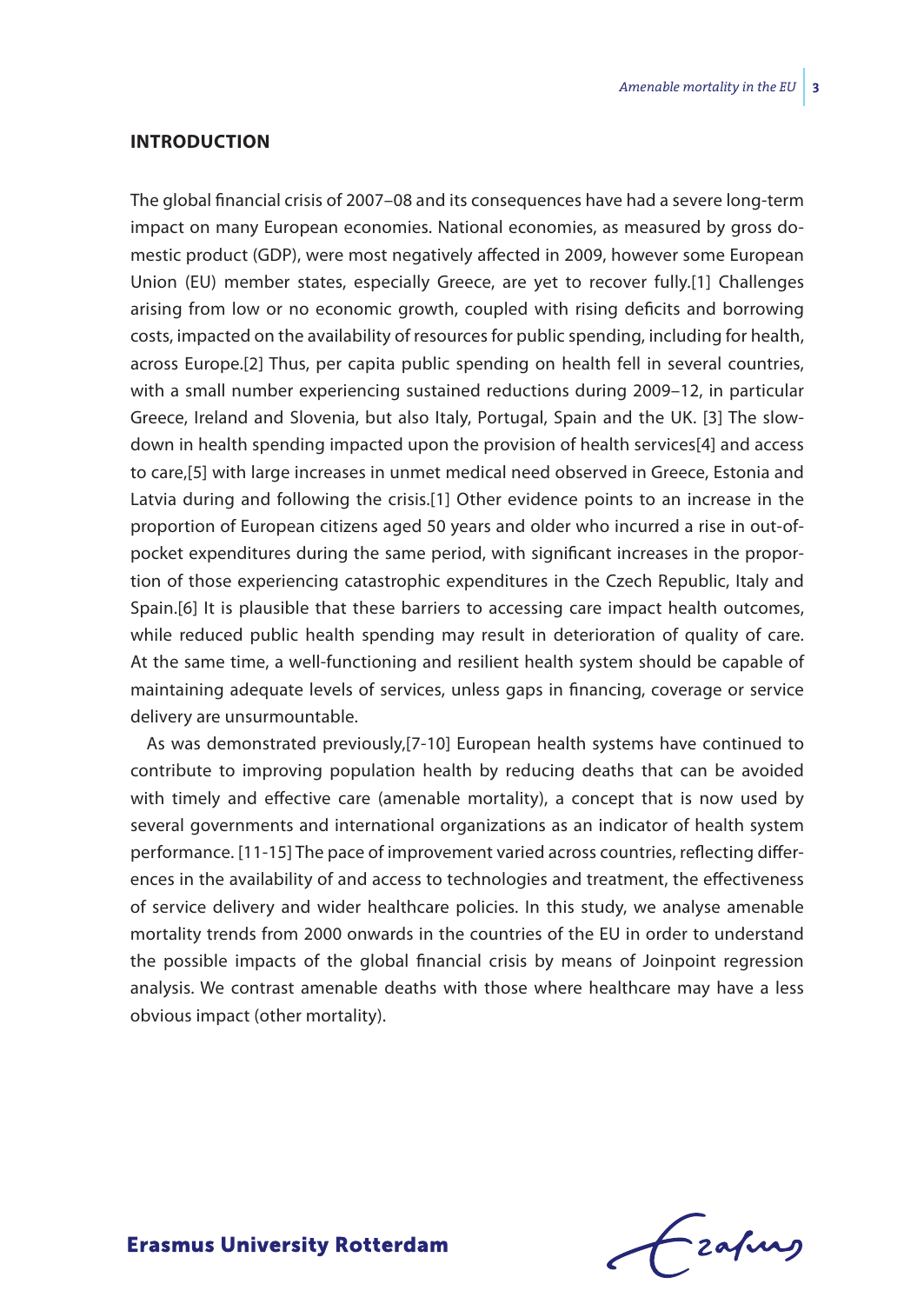#### **Methods**

#### **Definition**

We used the list of conditions included in amenable mortality proposed by Nolte and McKee in 2004 (Supplementary appendix S1).[7] For consistency with previous work, we applied an upper age limit of 75 years and include 50% of ischaemic heart disease deaths as potentially amenable. We also measured 'other' mortality (all remaining causes) under the age of 75 years as a comparator to help interpret changes in amenable mortality.

#### **Data and availability**

We used the WHO detailed mortality files<sup>[16]</sup> to obtain data on the number of deaths in the 28 EU member states by country, year, sex and cause by 5-year age-group and the corresponding population denominators, for the years 2000–15. We calculated age-standardised mortality rates using the European Standard Population 2013. Mortality data for Italy (2004, 2005) and Portugal (2004–06) were not available and we only calculated trends from 2006 and 2007, respectively. Data for Greece included a change in ICD-coding of cause of death in 2014 (from ICD-9 to ICD-10). This resulted in marked changes in certain causes of amenable deaths, so we only used data for 2000–13 to examine trends over time.

#### **Joinpoint regression**

We used Joinpoint regression analysis to identify significant changes in mortality trends for amenable and other causes in each EU country, starting in 2000. We then identified countries which experienced significant reversal (flat-lining or increase) in amenable mortality in either males or females in or after 2009, while mortality from other causes continued falling. Although we recognize that economic crisis can also potentially affect mortality beyond amenable causes, trends in other causes provide a comparator between these two mortality groups, one of which is a widely recognized marker of health care sector performance. We performed further Joinpoint analysis on specific amenable causes of death in those countries where we found reversals in trends. The overall change in trend was measured in terms of annual percentage change (APC). We used Joinpoint Trend Analysis Software v4.5.0.1.[17]

#### **Pre- and post- crisis period**

The global financial crisis affected the economies of EU member states in or after 2008, with the earliest plausible impact on health service effectiveness and mortality expected in or after 2009. We therefore defined the years 2009 onwards as the post-crisis period, consistent with established usage. However, we recognize that the timing of the crisis differed across countries. [2]

frafing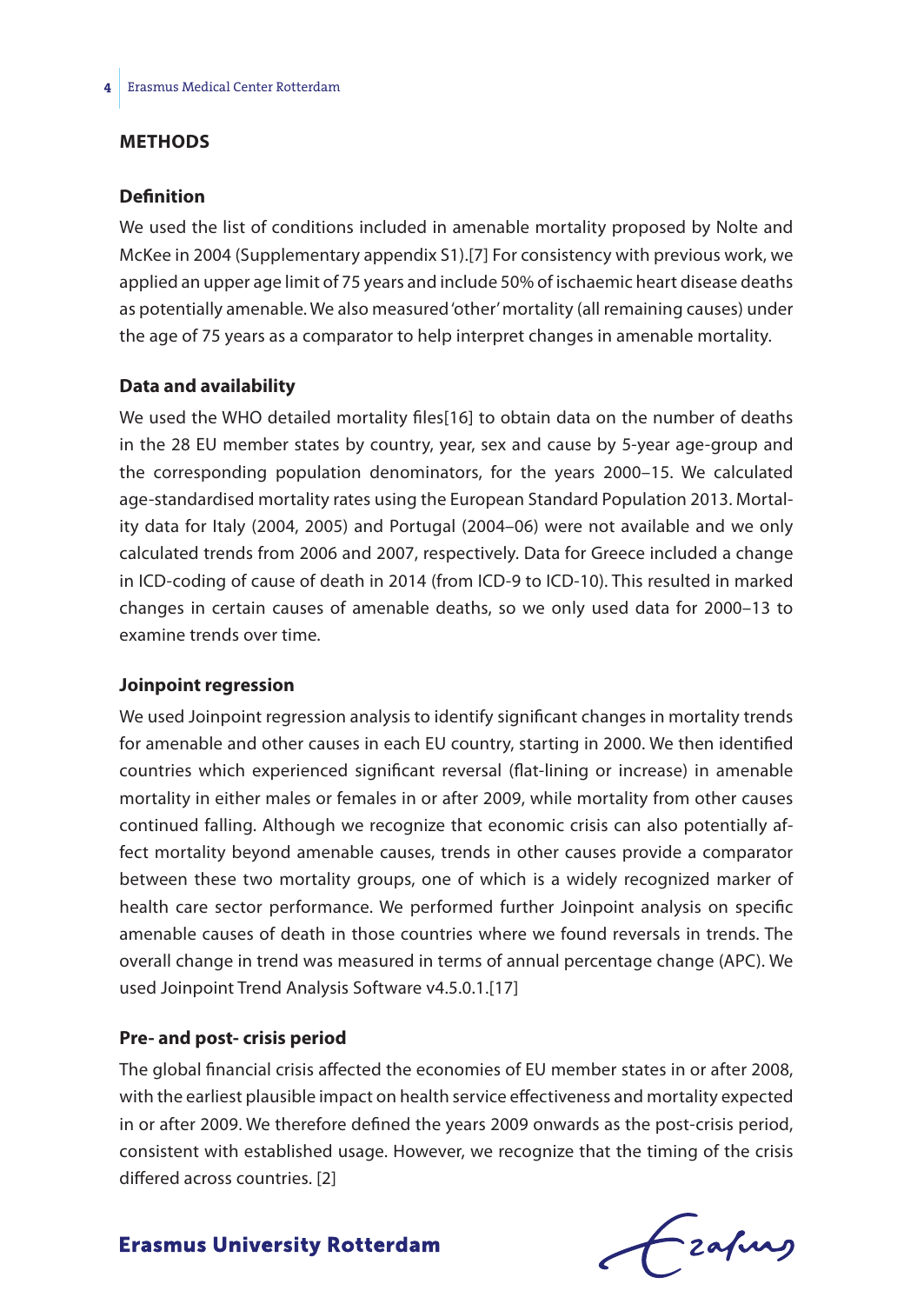#### **Results**

Overall, amenable and other mortality declined in all EU countries between 2000 and 2015. For amenable mortality, the average pace of decline varied between and APC of 0.4 in Lithuania to 5.6 in Ireland for males and between 1.8 in Lithuania and Italy to 5.0 in Ireland for females. The pace of decline of other mortality ranged from APC 1.2 in Bulgaria, Greece and Lithuania to 3.6 in Croatia and Slovenia for males and from 0.5 in Portugal to 4.6 in Cyprus for females. With the exception of Cyprus (females) and Lithuania (males), amenable mortality declined faster, on average, than other mortality (table 1).

|                    | <b>Amenable mortality</b> |                | <b>Other mortality</b> |                |  |
|--------------------|---------------------------|----------------|------------------------|----------------|--|
|                    | <b>Males</b>              | <b>Females</b> | <b>Males</b>           | <b>Females</b> |  |
| Austria            | $-4.4$                    | $-3.5$         | $-1.7$                 | $-0.9$         |  |
| Belgium            | $-3.9$                    | $-3.0$         | $-2.0$                 | $-0.9$         |  |
| Bulgaria           | $-2.0$                    | $-2.8$         | $-1.2$                 | $-2.2$         |  |
| Croatia            | $-3.7$                    | $-4.5$         | $-3.6$                 | $-3.2$         |  |
| Cyprus             | $-4.0$                    | $-4.3$         | $-2.9$                 | $-4.6$         |  |
| Czech Republic     | $-3.4$                    | $-4.0$         | $-2.0$                 | $-1.6$         |  |
| Denmark            | $-4.3$                    | $-4.5$         | $-2.5$                 | $-2.7$         |  |
| Estonia            | $-4.5$                    | $-4.6$         | $-2.9$                 | $-3.1$         |  |
| Finland            | $-4.3$                    | $-3.6$         | $-1.8$                 | $-1.0$         |  |
| France             | $-3.6$                    | $-2.6$         | $-2.2$                 | $-1.3$         |  |
| Germany            | $-3.6$                    | $-2.9$         | $-1.9$                 | $-1.1$         |  |
| Greece             | $-2.3$                    | $-2.7$         | $-1.2$                 | $-1.5$         |  |
| Hungary            | $-2.8$                    | $-2.9$         | $-2.3$                 | $-1.4$         |  |
| Ireland            | $-5.6$                    | $-5.0$         | $-3.0$                 | $-2.4$         |  |
| Italy              | $-2.1$                    | $-1.8$         | $-2.0$                 | $-0.9$         |  |
| Latvia             | $-2.7$                    | $-2.8$         | $-1.9$                 | $-1.8$         |  |
| Lithuania          | $-0.4$                    | $-1.8$         | $-1.2$                 | $-1.0$         |  |
| Luxembourg         | -4.4                      | $-3.8$         | $-3.2$                 | $-2.2$         |  |
| Malta              | $-4.8$                    | $-4.4$         | $-2.7$                 | $-2.6$         |  |
| <b>Netherlands</b> | $-4.6$                    | $-3.3$         | $-2.7$                 | $-1.2$         |  |
| Poland             | $-3.5$                    | $-3.7$         | $-1.7$                 | $-1.4$         |  |
| Portugal           | $-4.5$                    | $-2.5$         | $-3.3$                 | $-0.5$         |  |
| Romania            | $-2.4$                    | $-3.2$         | $-1.5$                 | $-2.1$         |  |
| Slovakia           | $-3.4$                    | $-3.4$         | $-2.1$                 | $-1.7$         |  |
| Slovenia           | $-4.5$                    | $-3.6$         | $-3.6$                 | $-2.9$         |  |
| Spain              | $-3.3$                    | $-3.2$         | $-2.6$                 | $-1.9$         |  |
| Sweden             | $-3.5$                    | $-2.9$         | $-1.7$                 | $-1.2$         |  |
| United Kingdom     | $-4.9$                    | $-4.2$         | $-2.2$                 | $-1.6$         |  |

Table 1. Overall change in amenable and other mortality (APC) since 2000

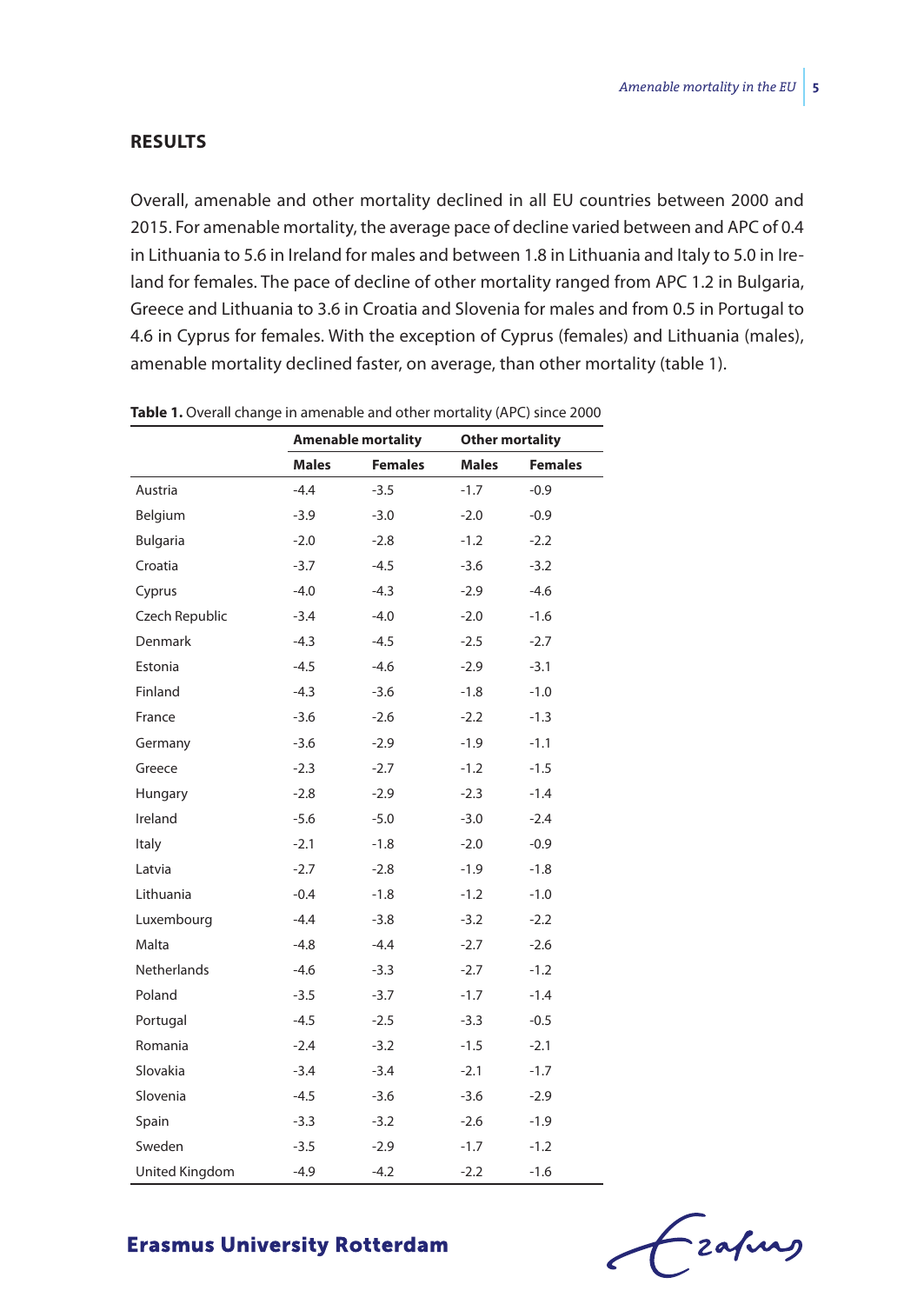#### **6** Erasmus Medical Center Rotterdam

Since 2000, 30 Joinpoints in 18 countries were identified across both genders in amenable mortality trends. Most of these were related to amenable mortality displaying either more favourable, or a similar direction of change compared to other mortality (Supplementary appendix S2). There were only four instances of reversals in amenable mortality coinciding with the onset of the economic crisis (from decreases to 0 APC change or increases), against a background of a continued fall in other mortality. These were observed for females in Estonia (from −4.5 APC in 2005–12 to 0 APC in 2012–14) and Slovenia (from −4.2 in 2000–13 to 0.7 in 2013–15), as well as males and females in Greece (males: from −2.9 APC in 2000–10 to 0 APC in 2010–13; females; from −3.5 APC in 2000–10 to 0.1 APC in 2010–13) (figure 1).

To better understand drivers of amenable deaths behind the post-crisis reversals, we performed Joinpoint analysis by cause of death for Estonia, Greece and Slovenia, for males and females (table 2). An observed reversal in female amenable mortality in Estonia was attributable, mainly, to a large relative increase in deaths from infectious diseases after 2012, on top of an underlying increasing trend in amenable deaths from respiratory conditions and treatable cancers since 2007. Among males, there was a small increase in amenable respiratory deaths, from 2011. A similar picture is seen in Slovenia, where a reversal in amenable mortality in females can be attributed to an increase in deaths from infectious diseases after 2010, accompanied by underlying slowing in the rate of decrease of amenable deaths from ischaemic heart disease after 2007, while the rate of reduction in other amenable causes remained consistent. Unlike in Estonia, there was a similar pattern among males in Slovenia, with a reversal in amenable deaths from infectious diseases after 2012, but also an underlying reduction in the pace of decline in deaths from ischaemic heart disease and respiratory conditions. Further examination of trends of infectious diseases found substantial recent rises in deaths from sepsis in both countries, although absolute numbers remain small (data not shown).

In Greece, amenable mortality reversed for males and females in 2010. This was driven by a complex set of changes, which also differed between males and females. Thus, the observed changes occurred against the background of small, but sustained increases in selected amenable causes of death since 2000. These included mortality from amenable infectious diseases, and from digestive and respiratory conditions among males and females, which rose at a pace of between 1 and 3% per year between 2000 and 2013. In addition, males experienced sustained increases in mortality from amenable cancers (APC 0.6) and diabetes (APC 1.1) from 2000 onwards. Mortality from stroke fell throughout the entire observation period but we observed a significant deceleration of the pace of decline that coincided with the crisis (from −7 APC in 2000–10 to −0.8 APC in 2010–13 in females and from −6.6 APC in 2005–10 to −0.2 APC in 2010–13 in males). Reversals in mortality were observed for males for amenable perinatal and congenital conditions,

 $f$  zafung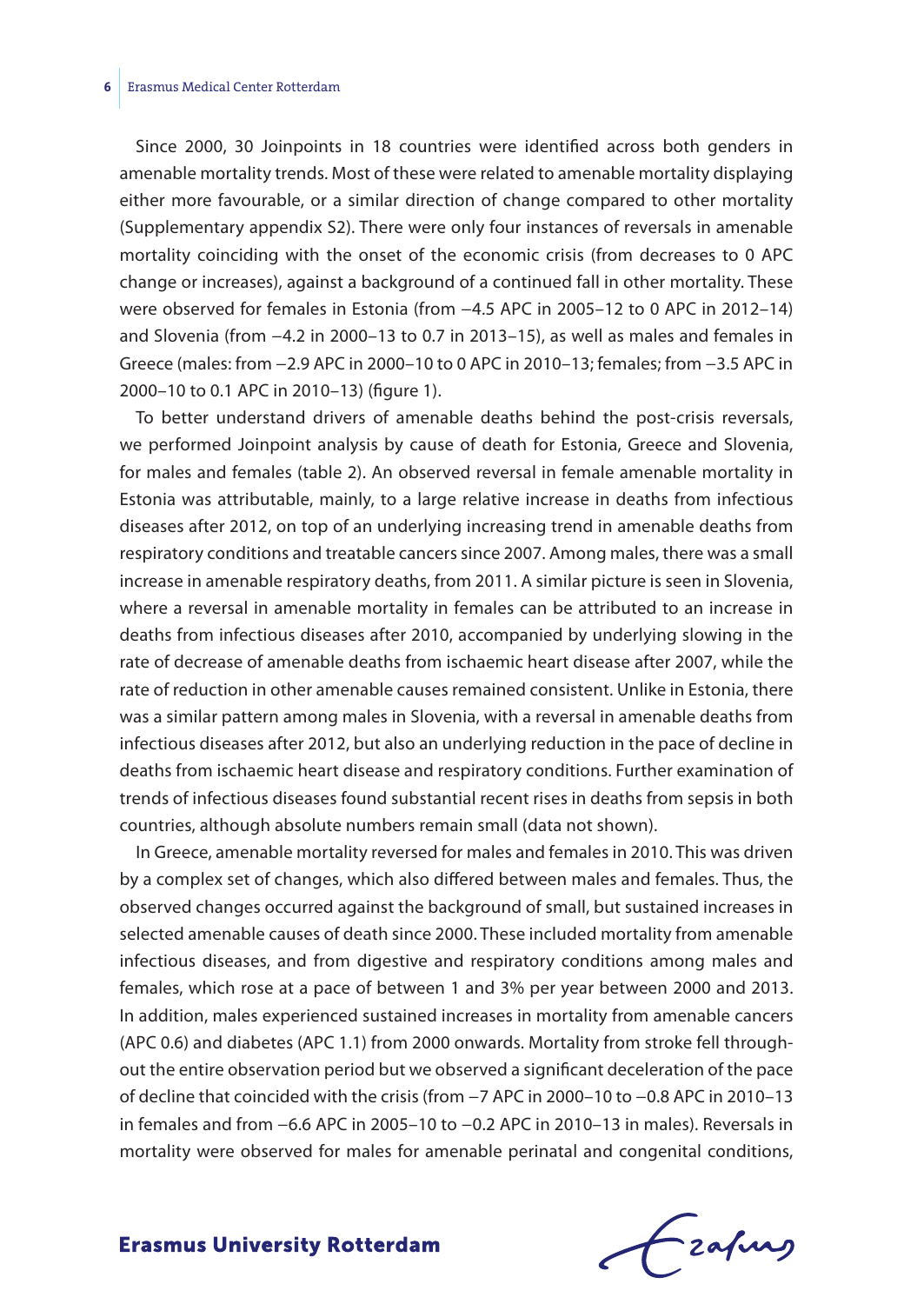

**Figure 1.** Amenable mortality trends in Estonia, Greece and Slovenia, 2000-15

Axis x – year; axis y – directly standardised rate per 100,000

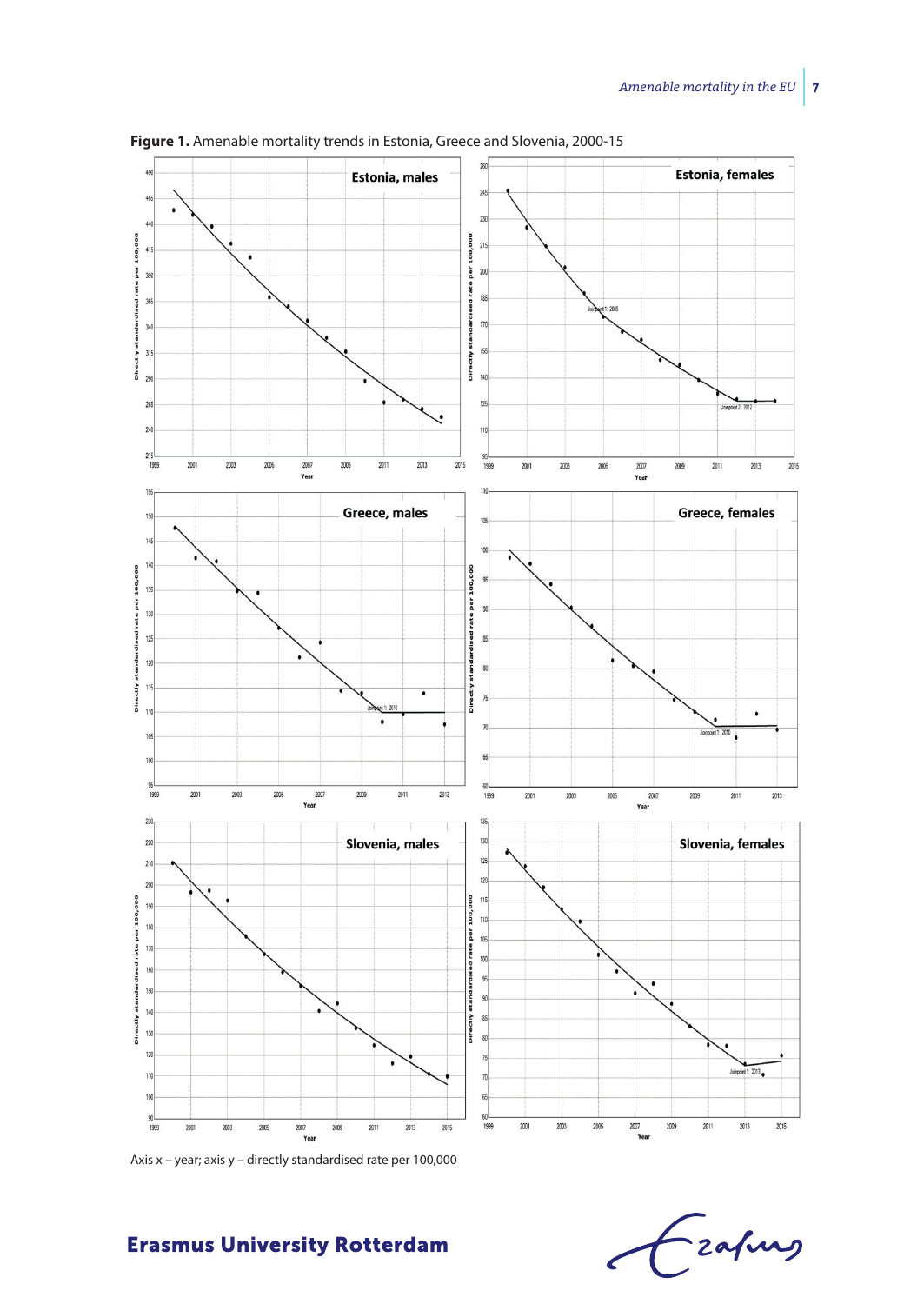| Table 2. Changes in amenable mortality by cause in Estonia, Greece and Slovenia                                                                                                 |                         |                  | Estonia   |            |           | Greece           |           |               |           | Slovenia   |           |            |
|---------------------------------------------------------------------------------------------------------------------------------------------------------------------------------|-------------------------|------------------|-----------|------------|-----------|------------------|-----------|---------------|-----------|------------|-----------|------------|
|                                                                                                                                                                                 | Males<br>$\overline{1}$ |                  | Females   |            | Males     |                  | Females   |               | Males     |            | Females   |            |
| Cause                                                                                                                                                                           | Segments                | APC              | Segments  | <b>APC</b> | Segments  | <b>APC</b>       | Segments  | <b>APC</b>    | Segments  | <b>APC</b> | Segments  | <b>APC</b> |
| Infectious diseases                                                                                                                                                             | 2000-2014               | $-10.6*$         | 2000-2012 | $-15.7*$   | 2000-2013 | $2.9*$           | 2000-2013 | 2.5           | 2000-2006 | 2.7        | 2000-2006 | 7.7        |
|                                                                                                                                                                                 |                         |                  | 2012-2014 | 91.4       |           |                  |           |               | 2006-2012 | $-26.0*$   | 2006-2010 | $-32.6$    |
|                                                                                                                                                                                 |                         |                  |           |            |           |                  |           |               | 2012-2015 | 20.4       | 2010-2015 | 15.9       |
| Treatable cancers                                                                                                                                                               | 2000-2014               | $-0.9*$          | 2000-2007 | $-3.6*$    | 2000-2013 | 0.6              | 2000-2013 | $-0.6*$       | 2000-2015 | $-1.4*$    | 2000-2015 | $-2.3*$    |
|                                                                                                                                                                                 |                         |                  | 2007-2014 | 0.0        |           |                  |           |               |           |            |           |            |
| Diabetes                                                                                                                                                                        | 2000-2014               | $-0.2$           | 2000-2014 | $-5.9$     | 2000-2013 | $\overline{1}$   | 2000-2013 | $-1.7$        |           |            |           |            |
|                                                                                                                                                                                 |                         |                  |           |            |           |                  |           |               |           |            |           |            |
| IHD (50% amenable)                                                                                                                                                              | 2000-2002               | $\overline{0}$ . | 2000-2014 | $-9.6*$    | 2000-2013 | $-2.7*$          | 2000-2013 | $-3.9*$       | 2000-2006 | $-6.2*$    | 2000-2007 | $-9.0*$    |
|                                                                                                                                                                                 | 2002-2014               | $-7.0*$          |           |            |           |                  |           |               | 2006-2015 | $-2.2*$    | 2007-2015 | $-0.7$     |
| Stroke                                                                                                                                                                          | 2000-2005               | $-5.8*$          | 2000-2014 | $-11.2*$   | 2000-2005 | $-3.5*$          | 2000-2010 | $-7.0*$       | 2000-2015 | $-5.7*$    | 2000-2015 | $-5.2*$    |
|                                                                                                                                                                                 | 2005-2014               | $-11.9*$         |           |            | 2005-2010 | $-6.6*$          | 2010-2013 | $-0.8$        |           |            |           |            |
|                                                                                                                                                                                 |                         |                  |           |            | 2010-2013 | $-0.2$           |           |               |           |            |           |            |
| Respiratory disorders                                                                                                                                                           | 2000-2011               | $-10.6*$         | 2000-2007 | $-14.7*$   | 2000-2013 | $\frac{3}{2}$    | 2000-2013 | $\frac{0}{2}$ | 2000-2004 | 2.8        | 2000-2015 | $-8.2*$    |
|                                                                                                                                                                                 | 2011-2014               | 23.4             | 2007-2014 | 4.6        |           |                  |           |               | 2004-2007 | $-22.0$    |           |            |
|                                                                                                                                                                                 |                         |                  |           |            |           |                  |           |               | 2007-2015 | $-7.0*$    |           |            |
| Digestive disorders                                                                                                                                                             | 2000-2014               | $-4.2*$          | 2000-2014 | $-3.3*$    | 2000-2013 | $\overline{1}$ . | 2000-2013 | $\frac{8}{1}$ | 2000-2015 | $-9.2*$    | 2000-2015 | $-8.0*$    |
|                                                                                                                                                                                 |                         |                  |           |            |           |                  |           |               |           |            |           |            |
| Perinatal and congenital                                                                                                                                                        | 2000-2014               | $-7.4*$          | 2000-2014 | $-8.0*$    | 2000-2007 | $-8.0*$          | 2000-2013 | $-5.2*$       | 2000-2015 | $-4.8*$    | 2000-2015 | $-5.9*$    |
|                                                                                                                                                                                 |                         |                  |           |            | 2007-2013 | $0.\overline{3}$ |           |               |           |            |           |            |
| Other amenable causes                                                                                                                                                           | 2000-2009               | $10.3*$          | 2000-2014 | $5.3*$     | 2000-2004 | $-7.2$           | 2000-2013 | $-2.1*$       | 2000-2015 | $-4.2*$    | 2000-2015 | $-4.0*$    |
|                                                                                                                                                                                 | 2009-2014               | 0.0              |           |            | 2004-2013 | $2.4*$           |           |               |           |            |           |            |
| *Significant at P < 0.05; Note: In Slovenia, the number of deaths from diabetes is 0 for some years; therefore, the cause has been excluded from joinpoint regression analysis. |                         |                  |           |            |           |                  |           |               |           |            |           |            |

## **Erasmus University Rotterdam**

Ezafung  $\epsilon$ 

**8** Erasmus Medical Center Rotterdam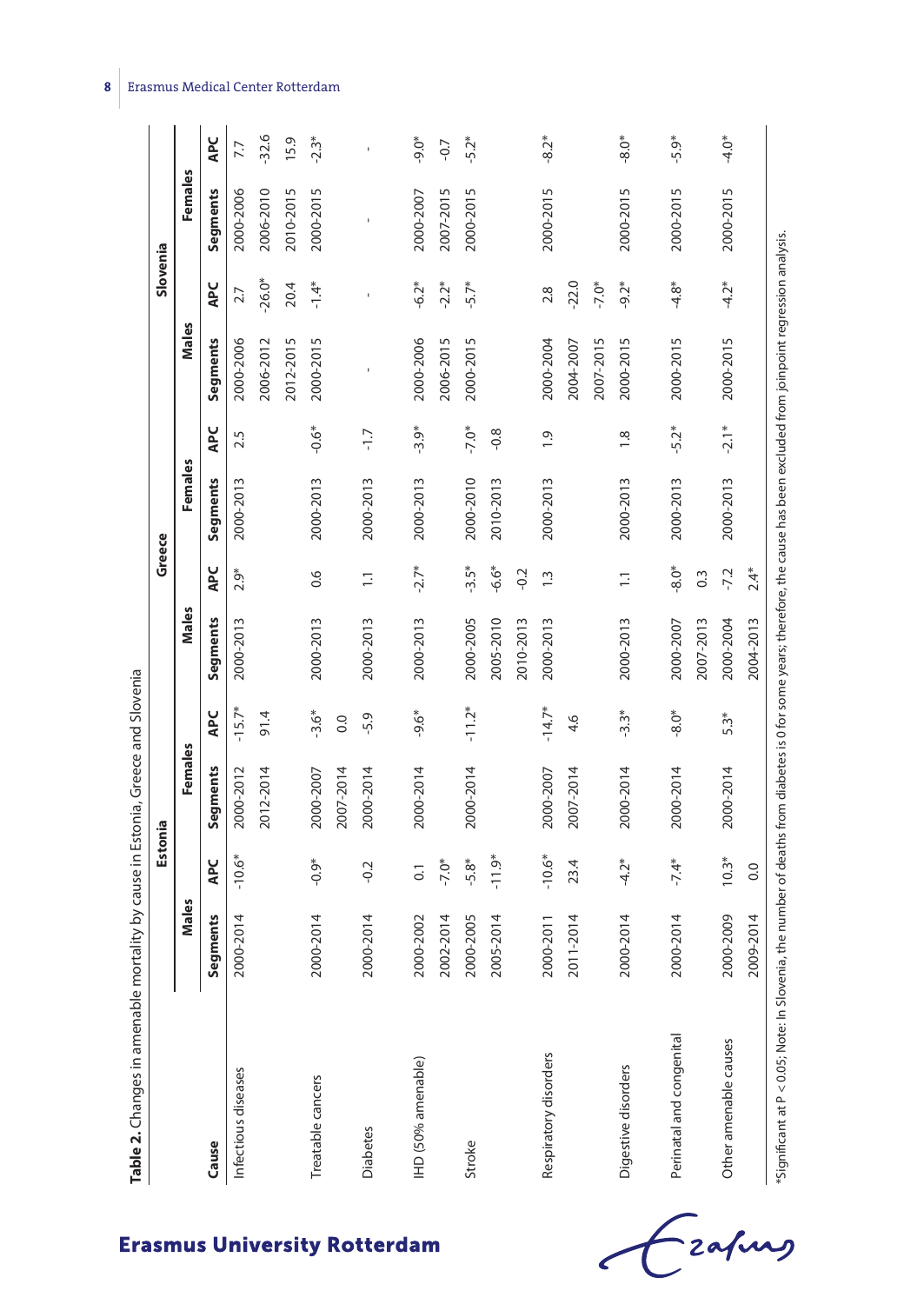which had been declining until 2007 (−8 APC in 2000–07 to 0.3 APC in 2007–13) and the remaining amenable causes of death (−7.2 APC in 2000–04 to 2.4 APC in 2004–13).

#### **Discussion**

This study found wide variations in both levels and pace of change in amenable mortality over time across EU member states. Although rates have, overall, declined, some countries experienced reversals in recent years, at least in the short-term. These are still fairly small in Estonia, Greece and Slovenia, but these countries have seen no increase in other mortality, suggesting that while overall population health is improving, health services may have experienced some challenges. However, observed trends have to be interpreted with caution as they affected males and females differently. In any case, a significant reversal in what has been a very long-term decline in mortality in any country should be a cause of concern, requiring further investigation.

Amenable mortality, as used in this study, plays a dual role. First, it is one of the few existing indicators, which provides an initial assessment of the potential contribution of health services to population health. Second, as the outcome is deaths, it can help understand the impact of health system change. Although it is not possible, with aggregate data, to trace specific policies and actions affecting service delivery that lead to amenable deaths, it is known that the global financial crisis was associated with reduced access to care in multiple countries across the EU, particularly among more vulnerable groups.[18]

Trends in amenable mortality in Estonia, Greece and Slovenia present a complex picture. First, while total amenable mortality in Estonia and Slovenia has reversed only in women after the crisis, cause-specific data show that men have also been affected, although to a lesser extent. In Estonia, the rise in amenable mortality in females was driven partially by an increase in mortality from infectious diseases, but this was not replicated in males. At the same time, rise in deaths from respiratory conditions seen across both genders was more pronounced in males, while both sexes experienced rise in mortality from other amenable conditions throughout the period. In Slovenia, the rise in deaths from infectious diseases was sharp in both genders in recent years, but only in females did it result in a pronounced change of direction in overall amenable mortality. It is important to note that deaths from infectious disease present a very small proportion of total amenable mortality, and absolute numbers are particularly low when disaggregated by gender in countries with small populations, such as Estonia and Slovenia. The increase in mortality from infectious diseases in both countries was driven by a rise in deaths from septicaemia, a trend seen in other European countries, such as the Czech Republic [19] and Serbia [20]. Explanations of these trends are complex, including popu-

frahing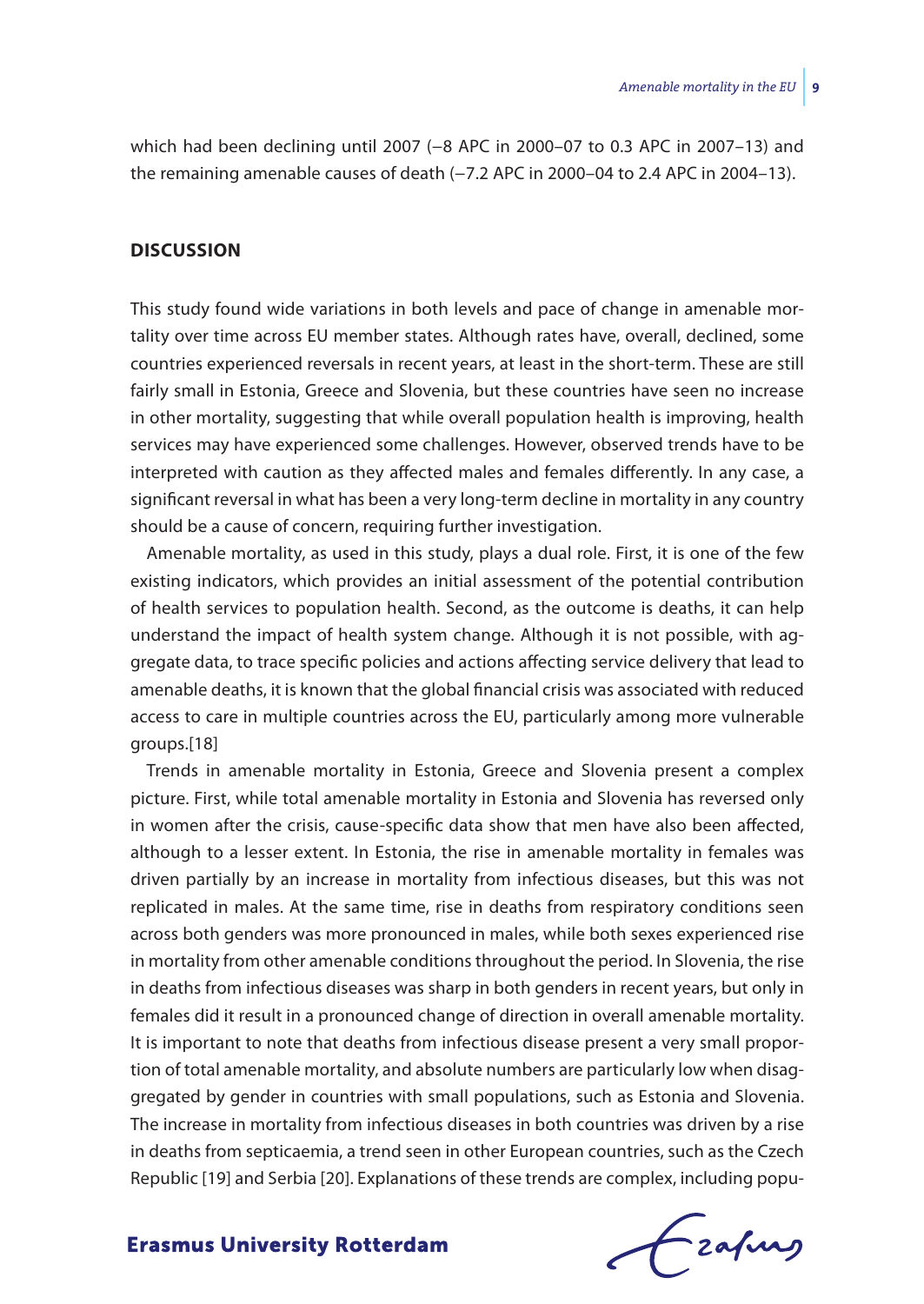lation ageing and rising prevalence of complications of chronic diseases, while in Serbia the increase corresponded with the onset of the economic crisis. Suhrcke et al.[21] suggested various mechanisms by which economic crises can affect communicable disease control, such as through compromising the health of vulnerable population groups and placing additional pressures on health systems facing budgetary problems. However, the precise manifestations depended on the underlying epidemiological situation.

The effects of the measures imposed on Greece following the global financial crisis, including sustained reductions in public spending on health services, together with the broader impact of the crisis on population health, have been detailed elsewhere. [22-25] This body of research has shown that while crisis in itself can pose real threats to health, particularly of vulnerable people, through unemployment and loss of income, the austerity measures to health system exacerbate the issue and further limit access to and quality of health care services. In terms of mortality outcomes, there is some limited research on selected causes of death, such as suicides,[26] cardiovascular diseases and cancers, all of which show unfavourable trends since the start of the crisis. Our analysis of amenable mortality points to more long-standing challenges that people in Greece might have experienced regarding access to and effectiveness of health care which were present even before the economic crisis. Thus, we found small but steady increases in a number of deaths from amenable conditions from 2000 onwards, suggesting that the crisis might have exposed systemic problems in the Greek health system which eventually led to an overall reversal in amenable mortality in Greece. Available evidence has documented fragmentation of coverage, a poorly developed primary care system, and lack of referral systems, along with poorly coordinated care across the care pathway. [27] These underlying challenges have been exacerbated by the changes imposed by the economic crisis, including a cut of 40% of overall public spending on health between 2009 and 2013[1], coupled with exclusion of a large proportion of population from health coverage due to rising unemployment, as well as the sharply rising unmet medical need[28] observed since the start of the crisis. Others have suggested that an increase in mortality at older ages in Greece in 2011-12 may be linked to problems accessing care,[29] while one study reported an increase in deaths due to adverse events associated with medical treatment.[30] Consequently, deterioration in amenable mortality, along with other health outcomes, is not unexpected.

From a broader perspective, our findings suggest that amenable mortality may be a relatively insensitive indicator of the impact of the economic crisis on the quality of healthcare. This is partly due to the inherent limitations of amenable mortality indicator overall: setting the widely accepted age limit at 75 years to minimize issues with coding of multi-morbidity excludes large number of potentially amenable deaths in older people, reduces the potential of detecting significant change when low levels have been achieved, and increases chances of random year-on-year fluctuations in specific

Frahing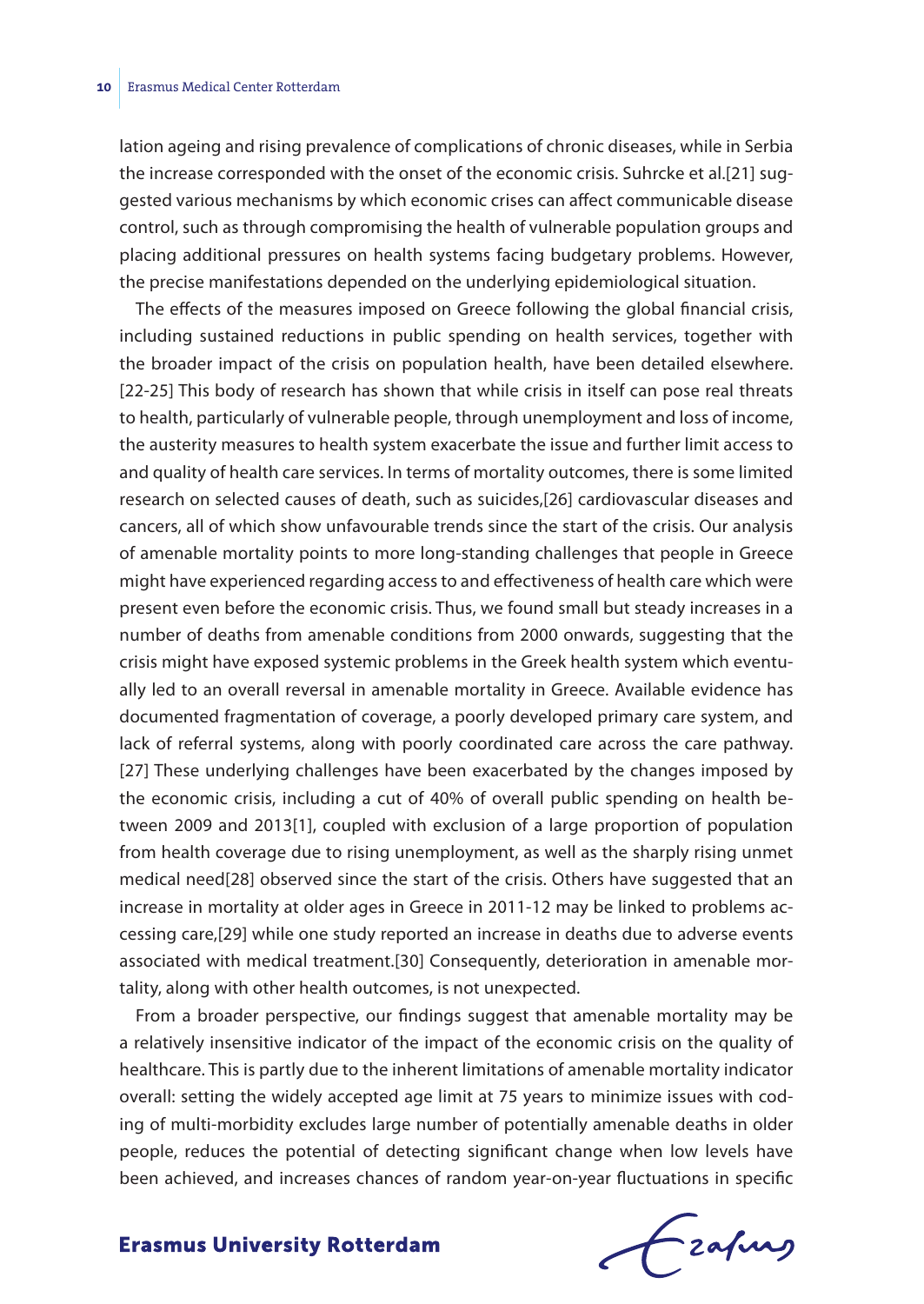amenable causes due to small numbers. In addition, amenable mortality captures only deaths thus missing the impact on morbidity. Moreover, given recent advances in health care, there is a need to keep the list of amenable causes under continuing review to accurately reflect the current capability of healthcare to prevent deaths. Concerning studying the impacts of the economic crisis, another set of limitations arises from the problem of defining the 'crisis', given how the range of possible economic indicators (GDP, employment, housing repossessions etc.) varied across countries, as did the extent to which cuts were directed at healthcare specifically, and differences in the ability of health system to withstand economic fluctuations. Finally, data availability and timeliness remains problematic, with many years of detailed mortality data missing even for high-income countries, leading to shorter or even interrupted timelines.

In summary, this study adds to the growing body of evidence showing that amenable mortality continues to decline across Europe. At the same time, it highlights increases of deaths from infectious diseases which should either be treatable or preventable in a small number of countries, and calls for investigation of the factors underlying these developments. Other causes for concern include respiratory conditions, as well as the sudden slowdown in the decline in mortality from stroke in Greece. Amenable mortality is a useful tool to highlight the presence of potential concerns about health systems performance, but its ability to detect the impact of changes in public spending on health care on the outcomes achieved by an individual health system is limited.

frafing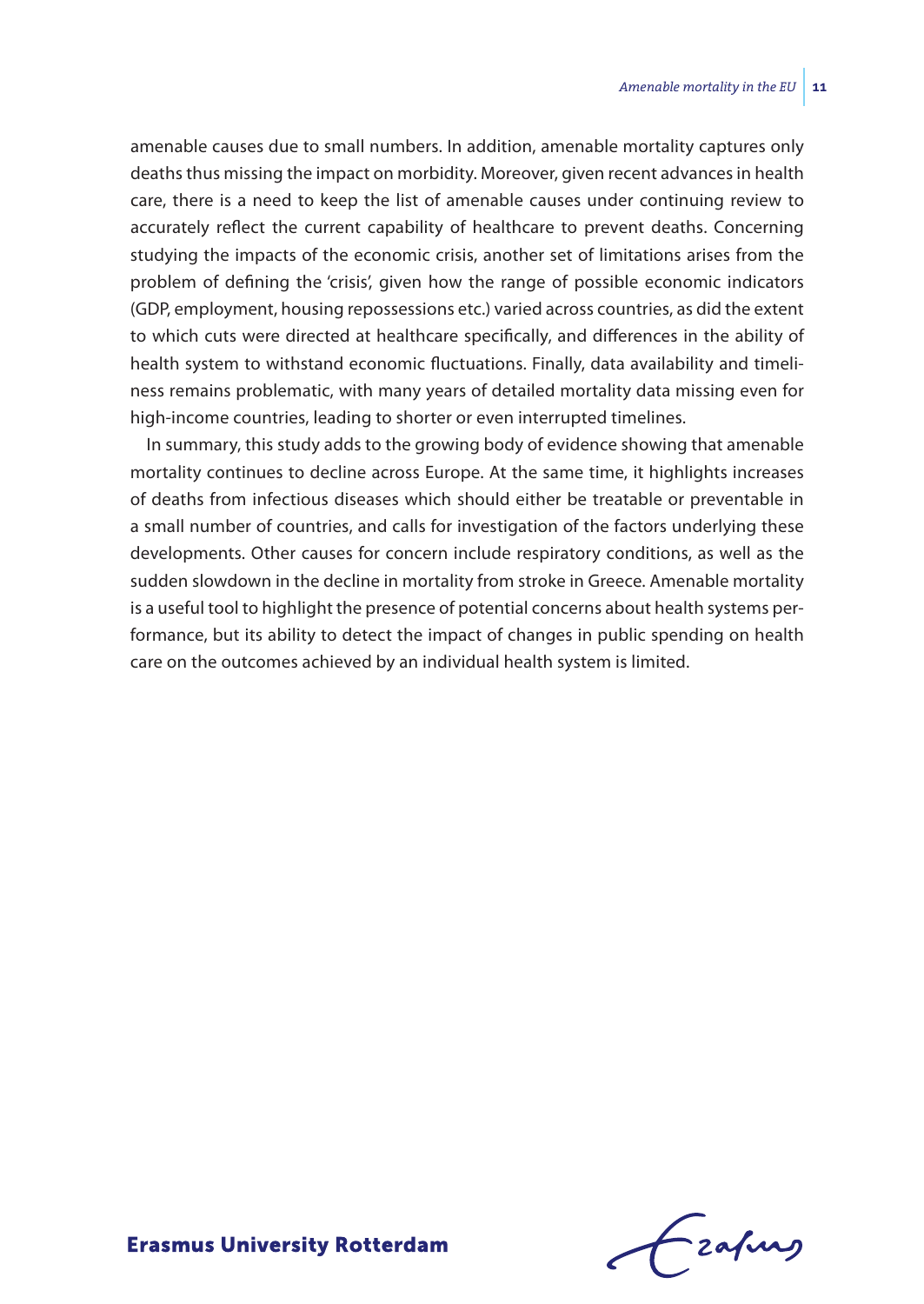#### **References**

- 1. European Commission. Eurostat database. 2017; Available at: http://ec.europa.eu/eurostat/data/ database (accessed 01/08/2017).
- 2. Reeves, A., S. Basu, M. McKee, M. Marmot and D. Stuckler, Austere or not? UK coalition government budgets and health inequalities. J R Soc Med, 2013. 106(11): p. 432-6.
- 3. Cylus, J. and M. Pearson, The crisis and its implications for household financial security, government resources and health expenditure., in Economic crisis, health systems and health in Europe. , S. Thomson, et al., Editors. 2015, Maidenhead: Open University Press .
- 4. Reeves, A., M. McKee, S. Basu and D. Stuckler, The political economy of austerity and healthcare: Cross-national analysis of expenditure changes in 27 European nations 1995–2011. Health Policy, 2014. 115(1): p. 1-8.
- 5. Arora, V.S., M. Karanikolos, A. Clair, A. Reeves, D. Stuckler and M. McKee, Data resource profile: The European union statistics on income and living conditions (EU-SILC). International journal of epidemiology, 2015: p. dyv069.
- 6. Palladino, R., J.T. Lee, T. Hone, F.T. Filippidis and C. Millett, The Great Recession And Increased Cost Sharing In European Health Systems. Health Aff (Millwood), 2016. 35(7): p. 1204-13.
- 7. Nolte, E. and M. McKee, Does healthcare save lives? Avoidable mortality revisited, 2004, The Nuffield Trust: London.
- 8. Nolte, E. and C.M. McKee, In amenable mortality--deaths avoidable through health care--progress in the US lags that of three European countries. Health Aff (Millwood), 2012. 31(9): p. 2114-22.
- 9. Nolte, E. and C.M. McKee, Measuring the health of nations: updating an earlier analysis. Health Aff (Millwood), 2008. 27(1): p. 58-71.
- 10. Barber RM, Fullman N, Sorensen RJD, et al. Healthcare Access and Quality Index based on mortality from causes amenable to personal health care in 195 countries and territories, 1990–2015: a novel analysis from the Global Burden of Disease Study 2015. Lancet 2017; 390:231–66.
- 11. Australian Beaureau of Statistics. Potentially avoidable deaths. 2016; Available at:http:// www.abs.gov.au/ausstats/abs@.nsf/Lookup/by%20Subject/3303.0~2014~Main%20 Features~Potentially%20Avoidable%20Mortality%20~10043 (accessed 01/08/2017).
- 12. Department of Health. NHS outcomes framework: at-a-glance. 2016; Available at:https://www. gov.uk/government/uploads/system/uploads/attachment\_data/file/513157/NHSOF\_at\_a\_ glance.pdf (accessed 01/08/2017).
- 13. Eurostat. Amenable and preventable deaths statistics. 2017 01/08/2017]; Available at: http:// ec.europa.eu/eurostat/statistics-explained/index.php/Amenable\_and\_preventable\_deaths\_statistics (accessed 01/08/2017) .
- 14. Belgian Health Care Knowledge Centre, Performance of the Belgian health system report 2015, KCE Report 259C Available at: https://kce.fgov.be/sites/default/files/ page\_documents/ KCE\_259C\_performancereport2015 .pdf (accessed 01/08/2017).
- 15. Schneider, E.C., D. Sarnak, D. Squires, A. Shah and M. Doty. Mirror, Mirror 2017: International Comparison Reflects Flaws and Opportunities for Better U.S. Health Care. 2017; Available from: http:// www.commonwealthfund.org/interactives/2017/july/mirror-mirror/ (accessed 02/08/2017).
- 16. WHO. WHO Mortality database (released March 2017). 2017; Available from: http://www.who.int/ healthinfo/statistics/mortality\_rawdata/en/ (accessed 19/06/2017).
- 17. National Cancer Institute. Joinpoint Trend Analysis Software. 2017; Available from: https://surveillance.cancer.gov/joinpoint/ (accessed 01/08/2017)

frafing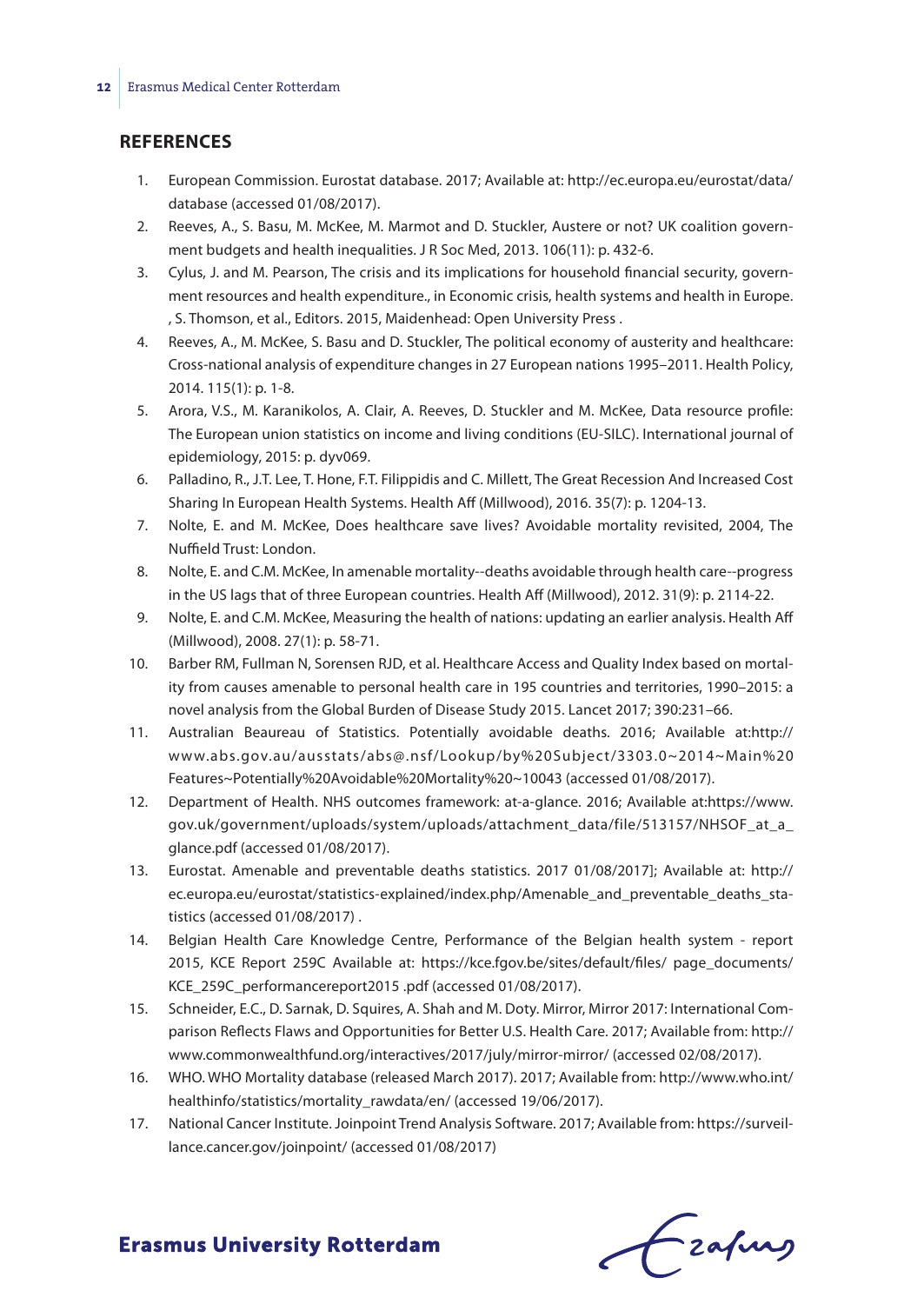- 18. Thomson, S., J. Figueras, T. Evetovits, M. Jowett, P. Mladovsky, A. Maresso, J. Cylus, M. Karanikolos, and H. Kluge, Economic crisis, health systems and health in Europe. Impact and implications for policy. European Observatory on Health Systems and Policies Series. 2015: Open University Press.
- 19. Pechholdova, M., Sepsis-related mortality in the Czech Republic: multiple causes of death analysis. Epidemiol Mikrobiol Imunol, 2017. 66(2): p. 73-79.
- 20. Ilic, M. and I. Ilic, Gender disparities in mortality from infectious diseases in Serbia, 1991-2014: a time of civil wars and global crisis. Epidemiol Infect, 2016. 144(12): p. 2473-84.
- 21. Suhrcke, M., D. Stuckler, J.E. Suk, M. Desai, M. Senek, M. McKee, S. Tsolova, S. Basu, I. Abubakar, P. Hunter, B. Rechel, and J.C. Semenza, The impact of economic crises on communicable disease transmission and control: a systematic review of the evidence. PLoS One, 2011. 6(6): p. e20724.
- 22. Barlow, P., A. Reeves, M. McKee and D. Stuckler, Austerity, precariousness, and the health status of Greek labour market participants: Retrospective cohort analysis of employed and unemployed persons in 2008-2009 and 2010-2011. J Public Health Policy, 2015. 36(4): p. 452-68.
- 23. Kentikelenis, A., M. Karanikolos, A. Reeves, M. McKee and D. Stuckler, Greece's health crisis: from austerity to denialism. Lancet, 2014. 383(9918): p. 748-53.
- 24. Kondilis, E., S. Giannakopoulos, M. Gavana, I. Ierodiakonou, H. Waitzkin and A. Benos, Economic crisis, restrictive policies, and the population's health and health care: the Greek case. Am J Public Health, 2013. 103(6): p. 973-9.
- 25. Simou, E. and E. Koutsogeorgou, Effects of the economic crisis on health and healthcare in Greece in the literature from 2009 to 2013: a systematic review. Health Policy, 2014. 115(2-3): p. 111-9.
- 26. Rachiotis, G., D. Stuckler, M. McKee and C. Hadjichristodoulou, What has happened to suicides during the Greek economic crisis? Findings from an ecological study of suicides and their determinants (2003-2012). BMJ Open, 2015. 5(3): p. e007295.
- 27. Economou, C., Greece: Health system review. Health Syst Transit, 2010. 12(7): p. 1-177, xv-xvi.
- 28. Karanikolos, M. and A. Kentikelenis, Health inequalities after austerity in Greece. Int J Equity Health, 2016. 15: p. 83.
- 29. Vlachadis, N., N. Vrachnis, E. Ktenas, M. Vlachadi and E. Kornarou, Mortality and the economic crisis in Greece. Lancet, 2014. 383(9918): p. 691.
- 30. Laliotis, I., J.P.A. Ioannidis and C. Stavropoulou, Total and cause-specific mortality before and after the onset of the Greek economic crisis: an interrupted time-series analysis. The Lancet Public Health, 2016. 1(2): p. e56-e65.

Frahing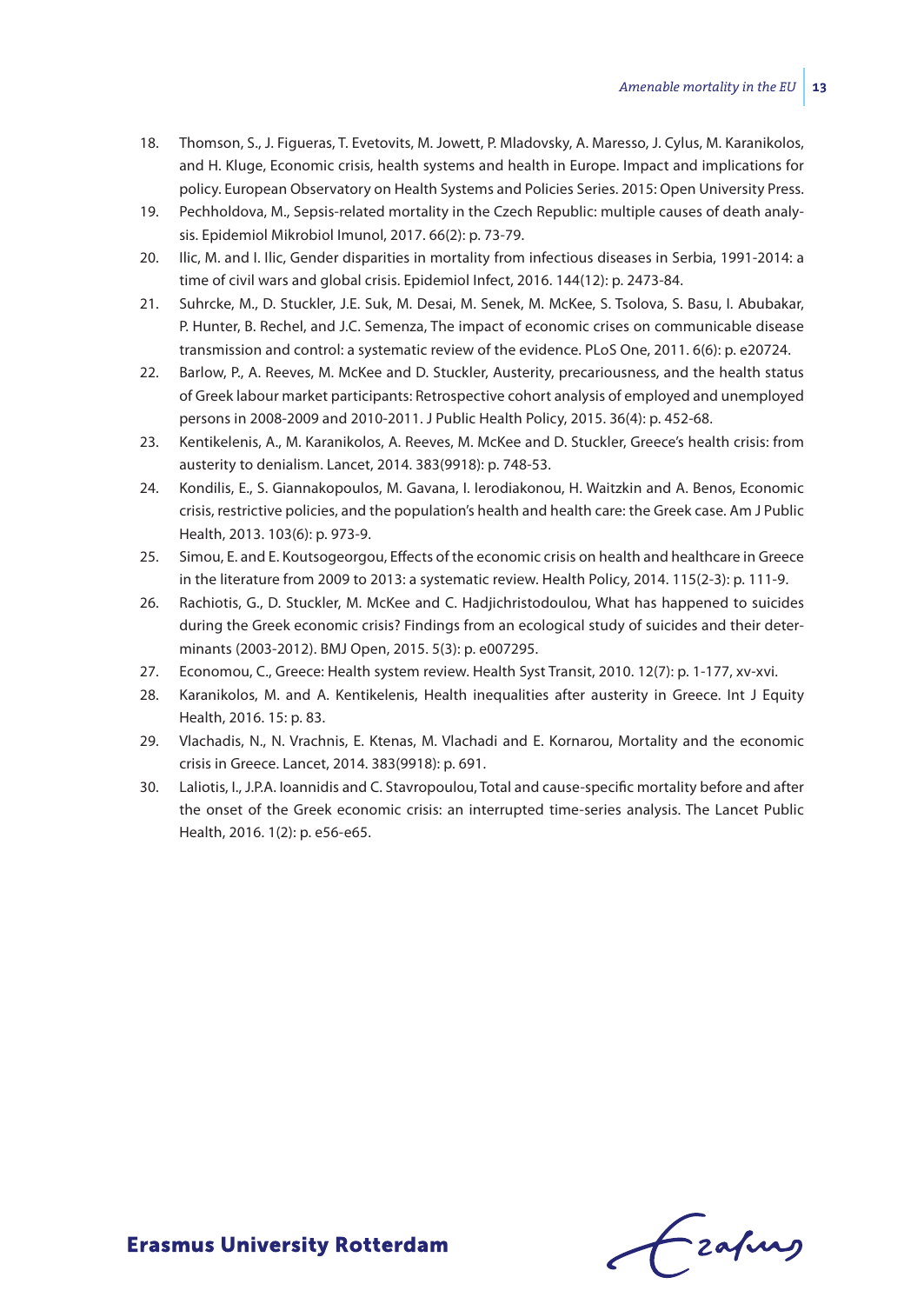#### **Chapter 5. Supplementary data**

#### **Appendix 1.** List of amenable causes of deaths

| Amenable causes of death                                          | Age      | ICD-10 code            |
|-------------------------------------------------------------------|----------|------------------------|
| <b>Infectious diseases</b>                                        |          |                        |
| Intestinal infections                                             | $0 - 14$ | A00-09                 |
| Tuberculosis                                                      | $0 - 74$ | A15-19, B90            |
| Other infections (tetanus, diphtheria septicaemia, poliomyelitis) | $0 - 74$ | A36, A35, A80          |
| Whooping cough                                                    | $0 - 14$ | A37                    |
| <b>Measles</b>                                                    | $1 - 14$ | <b>B05</b>             |
|                                                                   |          |                        |
| <b>Treatable cancers</b>                                          |          |                        |
| Colon and rectum                                                  | $0 - 74$ | $C18-21$               |
| <b>Skin</b>                                                       | $0 - 74$ | C44                    |
| <b>Breast</b>                                                     | $0 - 74$ | C50                    |
| Cervical and uterus                                               | $0 - 44$ | $C53-55$               |
| <b>Testis</b>                                                     | $0 - 74$ | C62                    |
| Hodgkin's disease                                                 | $0 - 74$ | C81                    |
| Leukaemia                                                         | $0 - 44$ | $C91-95$               |
|                                                                   |          |                        |
| <b>Diabetes</b>                                                   | $0 - 49$ | E10-14                 |
| Ischaemic heart disease (50% of deaths)                           | $0 - 74$ | $120 - 25$             |
| Cerebrovascular disease                                           | $0 - 74$ | $160 - 69$             |
|                                                                   |          |                        |
| <b>Respiratory diseases</b>                                       |          |                        |
| Influenza                                                         | $0 - 74$ | $J10-11$               |
| Pneumonia                                                         | $0 - 74$ | $J12-18$               |
| Other respiratory conditions                                      | $1 - 14$ | J00-09, J20-99         |
| <b>Digestive diseases</b>                                         |          |                        |
| Peptic ulcer                                                      | $0 - 74$ | K25-27                 |
| Appendicitic                                                      | $0 - 74$ | K35-38                 |
| Abdominal hernia                                                  | $0 - 74$ | K40-46                 |
| Cholelithiasis and cholecystitis                                  | $0 - 74$ | K80-81                 |
|                                                                   |          |                        |
| <b>Perinatal deaths</b>                                           | $0 - 74$ | P00-96, A33            |
|                                                                   |          |                        |
| <b>Other amenable conditions</b>                                  |          |                        |
| Diseases of thyroid                                               | $0 - 74$ | E00-07                 |
| Epilepsy                                                          | $0 - 74$ | G40-41                 |
| Chronic rheumatic heart disease                                   | $0 - 74$ | $105 - 09$             |
| Hypertensive disease                                              | $0 - 74$ | 110-13, 115            |
| Nephritis and nephrosis                                           | $0 - 74$ | N00-07, N17-19, N25-27 |
| Benign prostatic hyperplasia                                      | $0 - 74$ | Y60-69, Y83-84         |
| Misadventures to patients                                         | $0 - 74$ | O00-99                 |
| Maternal deaths                                                   | $0 - 74$ | Q20-28                 |
| Congenital cardiovascular anomalies                               | $0 - 74$ |                        |

Source: Adapted from Nolte and McKee[7]



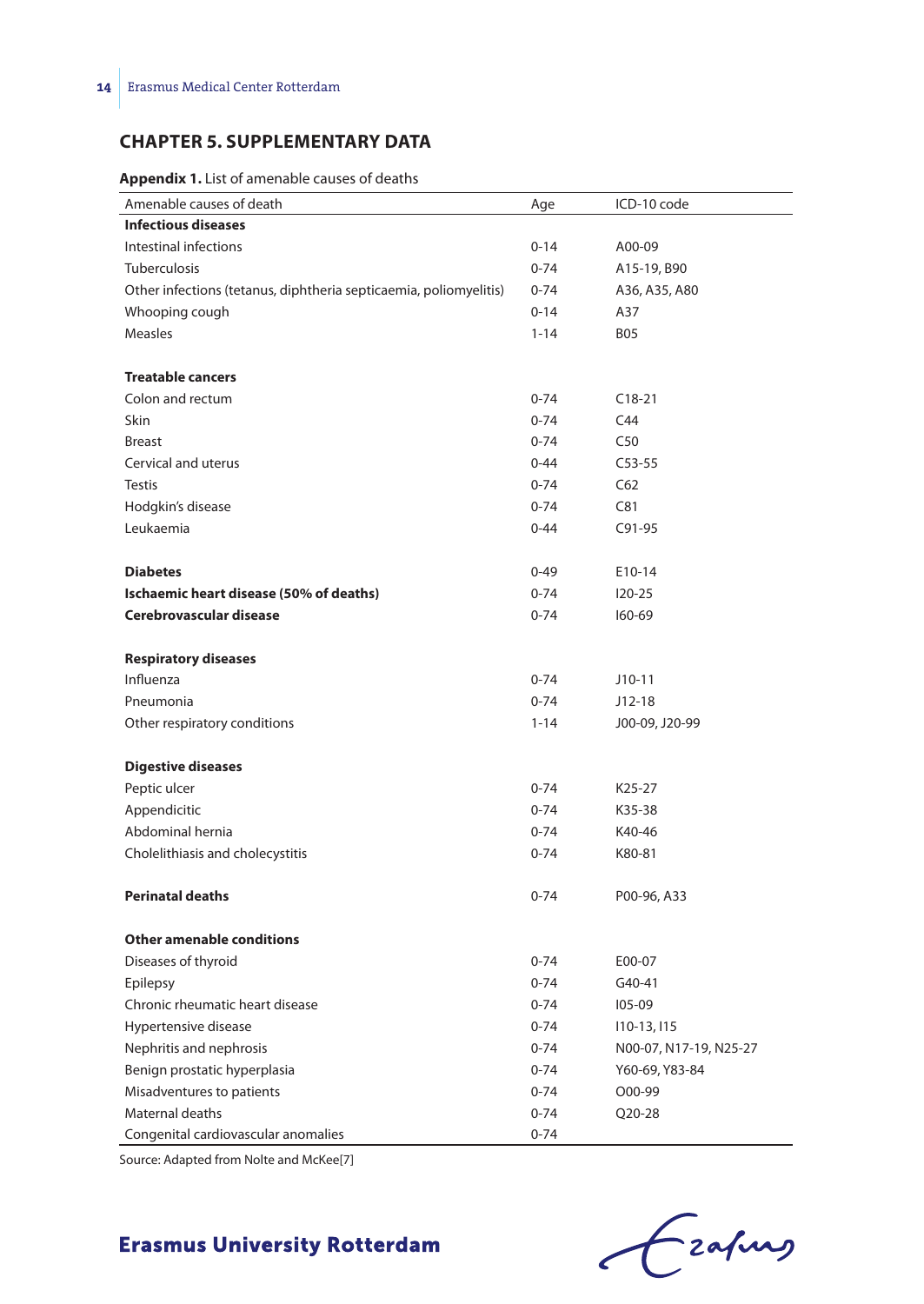|                |          |                  | Males            |         |                           | Females          |            |
|----------------|----------|------------------|------------------|---------|---------------------------|------------------|------------|
| Country        | Cause    | No of joinpoints | Segments         | APC     | No of joinpoints Segments |                  | <b>APC</b> |
| Austria        | amenable | 1                | 2000-2005        | $-6.8*$ | 1                         | 2000-2008        | $-4.7*$    |
|                |          |                  | 2005-2014        | $-3*$   |                           | 2008-2014        | $-1.9*$    |
|                | other    | $\mathbf 0$      | 2000-2014        | $-1.7*$ | 1                         | 2000-2007        | $-1.7*$    |
|                |          |                  |                  |         |                           | 2007-2014        | $-0.1$     |
| Belgium        | amenable | $\boldsymbol{0}$ | 2000-2014        | $-3.9*$ | 0                         | 2000-2014        | $-3*$      |
|                | other    | $\overline{2}$   | 2000-2006        | $-2.9*$ | $\overline{2}$            | 2000-2006        | $-1.9*$    |
|                |          |                  | 2006-2012        | $-0.7$  |                           | 2006-2012        | 0.6        |
|                |          |                  | 2012-2014        | $-3.3$  |                           | 2012-2014        | $-2.6$     |
| Bulgaria       | amenable | $\mathbf 0$      | 2000-2013        | $-2*$   | 0                         | 2000-2013        | $-2.8*$    |
|                | other    | 1                | 2000-2011        | $-0.8*$ | 2                         | 2000-2007        | $-2.4*$    |
|                |          |                  | 2011-2013        | $-3.4*$ |                           | 2007-2011        | $-0.6$     |
|                |          |                  |                  |         |                           | 2011-2013        | $-4.8*$    |
| Croatia        | amenable | $\mathbf 0$      | 2000-2015        | $-3.7*$ | 1                         | 2000-2002 -13.8* |            |
|                |          |                  |                  |         |                           | 2002-2015        | $-2.9*$    |
|                | other    | 1                | 2000-2002 -12.7* |         | 1                         | 2000-2002 -11.5* |            |
|                |          |                  | 2002-2015        | $-2.1*$ |                           | 2002-2015        | $-1.8*$    |
| Cyprus         | amenable | $\mathbf 0$      | 2004-2014        | $-4*$   | 0                         | 2004-2014        | $-4.3*$    |
|                | other    | $\mathbf 0$      | 2004-2014        | $-2.9*$ | 0                         | 2004-2014        | $-4.6*$    |
| Czech Republic | amenable | 1                | 2000-2011        | $-3.8*$ | 0                         | 2000-2015        | $-4*$      |
|                |          |                  | 2011-2015        | $-2.1*$ |                           |                  |            |
|                | other    | $\mathbf 0$      | 2000-2015        | $-2*$   | 0                         | 2000-2015        | $-1.6*$    |
| Denmark        | amenable | 1                | 2000-2003        | $-0.4$  | $\overline{2}$            | 2000-2002        | $-1.3$     |
|                |          |                  | 2003-2014        | $-5.3*$ |                           | 2002-2010        | $-4.5*$    |
|                |          |                  |                  |         |                           | 2010-2014        | $-6*$      |
|                | other    | $\mathbf 0$      | 2000-2014        | $-2.5*$ | 0                         | 2000-2014        | $-2.7*$    |
| Estonia        | amenable | $\mathbf 0$      | 2000-2014        | $-4.5*$ | $\overline{2}$            | 2000-2005        | $-6.5*$    |
|                |          |                  |                  |         |                           | 2005-2012        | $-4.5*$    |
|                |          |                  |                  |         |                           | 2012-2014        | $\pmb{0}$  |
|                | other    | $\overline{2}$   | 2000-2007        | $-1.2*$ | $\overline{2}$            | 2000-2007        | $-2.2*$    |
|                |          |                  | 2007-2010        | $-7.9*$ |                           | 2007-2010        | $-6.6$     |
|                |          |                  | 2010-2014        | $-2.2$  |                           | 2010-2014        | $-2.1$     |
| Finland        | amenable | 1                | 2000-2006        | $-5.1*$ | 0                         | 2000-2014        | $-3.6*$    |
|                |          |                  | 2006-2014        | $-3.7*$ |                           |                  |            |
|                | other    | 1                | 2000-2008        | $-1.1*$ | 0                         | 2000-2014        | $-1*$      |
|                |          |                  | 2008-2014        | $-2.7*$ |                           |                  |            |

**Appendix 2.** Joinpoint regression results for 28 EU member states, 2000-15 (or latest available)

Czapus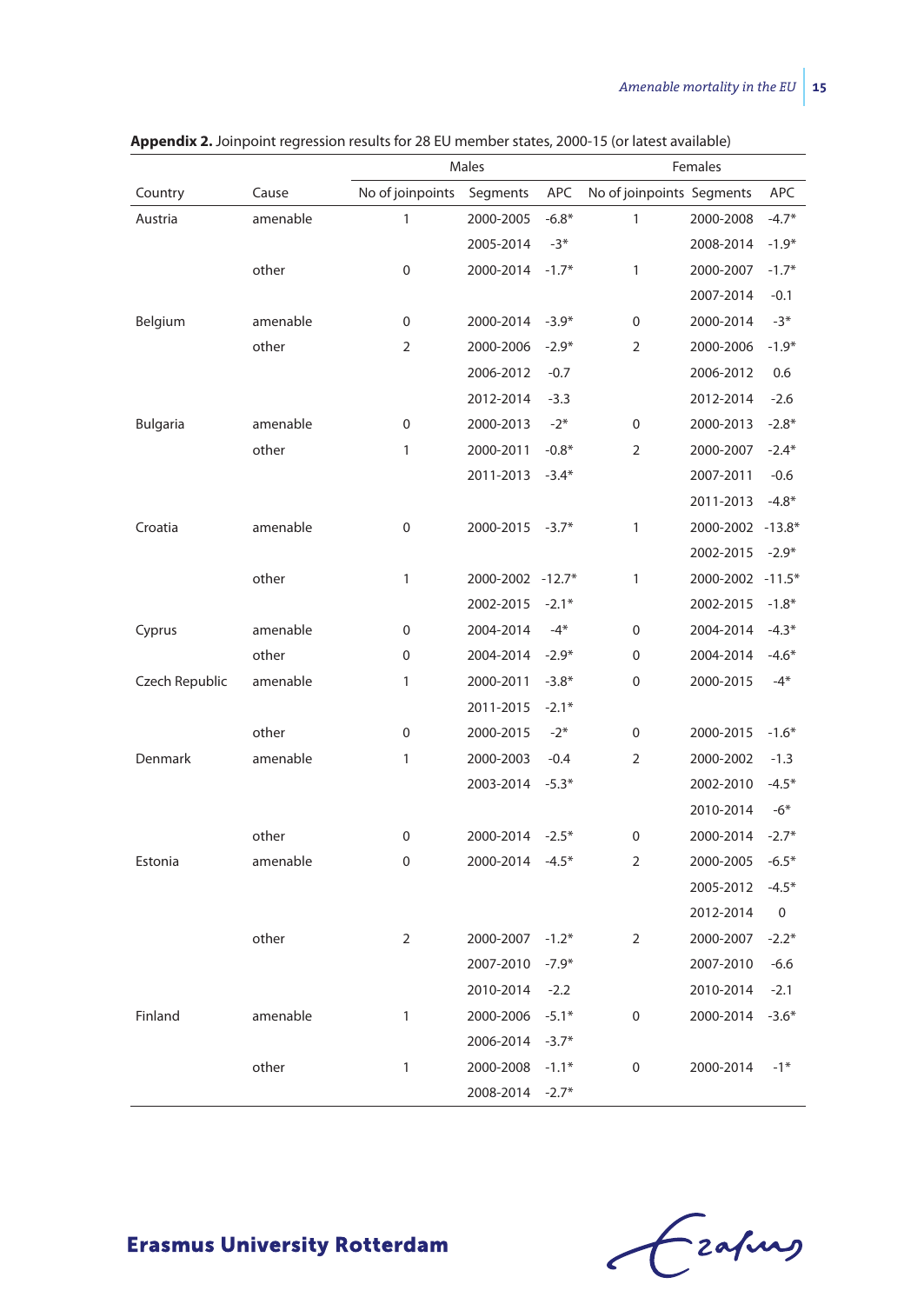|            |          |                  | Males     |             |                           | Females   |                  |
|------------|----------|------------------|-----------|-------------|---------------------------|-----------|------------------|
| Country    | Cause    | No of joinpoints | Segments  | APC         | No of joinpoints Segments |           | APC              |
| France     | amenable | 0                | 2000-2013 | $-3.6*$     | $\mathbf 0$               | 2000-2013 | $-2.6*$          |
|            | other    | 1                | 2000-2007 | $-2.7*$     | $\overline{2}$            | 2000-2003 | $-0.7$           |
|            |          |                  | 2007-2013 | $-1.6*$     |                           | 2003-2006 | $-3.1*$          |
|            |          |                  |           |             |                           | 2006-2013 | $-0.8*$          |
| Germany    | amenable | 1                | 2000-2011 | $-4*$       | 1                         | 2000-2010 | $-3.4*$          |
|            |          |                  | 2011-2014 | $-1.8$      |                           | 2010-2014 | $-1.7*$          |
|            | other    | 1                | 2000-2007 | $-2.8*$     | $\mathbf{1}$              | 2000-2007 | $-2.1*$          |
|            |          |                  | 2007-2014 | $-1*$       |                           | 2007-2014 | $\boldsymbol{0}$ |
| Greece     | amenable | 1                | 2000-2010 | $-2.9*$     | 1                         | 2000-2010 | $-3.5*$          |
|            |          |                  | 2010-2013 | $\mathbf 0$ |                           | 2010-2013 | 0.1              |
|            | other    | 0                | 2000-2013 | $-1.2*$     | 1                         | 2000-2006 | $-3.1*$          |
|            |          |                  |           |             |                           | 2006-2013 | $-0.2$           |
| Hungary    | amenable | $\mathbf 0$      | 2000-2015 | $-2.8*$     | 1                         | 2000-2007 | $-3.7*$          |
|            |          |                  |           |             |                           | 2007-2015 | $-2.2*$          |
|            | other    | 1                | 2000-2008 | $-1.3*$     | $\mathbf 0$               | 2000-2015 | $-1.4*$          |
|            |          |                  | 2008-2015 | $-3.3*$     |                           |           |                  |
| Ireland    | amenable | $\boldsymbol{0}$ | 2000-2013 | $-5.6*$     | 1                         | 2000-2002 | $-9.5*$          |
|            |          |                  |           |             |                           | 2002-2013 | $-4.1*$          |
|            | other    | 0                | 2000-2013 | $-3*$       | 1                         | 2000-2006 | $-3.3*$          |
|            |          |                  |           |             |                           | 2006-2013 | $-1.6*$          |
| Italy      | amenable | $\mathbf 0$      | 2006-2012 | $-2.1*$     | 0                         | 2006-2012 | $-1.8*$          |
|            | other    | 1                | 2006-2010 | $-2.7*$     | 0                         | 2006-2012 | $-0.9*$          |
|            |          |                  | 2010-2012 | $-0.7$      |                           |           |                  |
| Latvia     | amenable | 1                | 2000-2006 | $-0.7$      | 1                         | 2000-2005 | $-1.1$           |
|            |          |                  | 2006-2014 | $-4.2*$     |                           | 2005-2014 | $-3.8*$          |
|            | other    | 1                | 2000-2006 | 0.3         | 1                         | 2000-2006 | 0.4              |
|            |          |                  | 2006-2014 | $-3.5*$     |                           | 2006-2014 | $-3.4*$          |
| Lithuania  | amenable | $\overline{2}$   | 2000-2007 | $2.4*$      | 1                         | 2000-2007 | $\mathbf 0$      |
|            |          |                  | 2007-2010 | $-5.4$      |                           | 2007-2015 | $-3.3*$          |
|            |          |                  | 2010-2015 | $-1.1$      |                           |           |                  |
|            | other    | 1                | 2000-2007 | $1.6*$      | $\overline{2}$            | 2000-2007 | $1.4*$           |
|            |          |                  | 2007-2015 | $-3.5*$     |                           | 2007-2010 | $-5.6$           |
|            |          |                  |           |             |                           | 2010-2015 | $-1.5*$          |
| Luxembourg | amenable | 0                | 2000-2014 | $-4.4*$     | $\mathbf 0$               | 2000-2014 | $-3.8*$          |
|            | other    | 0                | 2000-2014 | $-3.2*$     | 0                         | 2000-2014 | $-2.2*$          |
| Malta      | amenable | $\mathbf 0$      | 2000-2014 | $-4.8*$     | $\mathbf 0$               | 2000-2014 | $-4.4*$          |
|            | other    | $\mathbf 0$      | 2000-2014 | $-2.7*$     | $\mathbf 0$               | 2000-2014 | $-2.6*$          |

| <b>Appendix 2.</b> Joinpoint regression results for 28 EU member states, 2000-15 (or latest available) (continued) |  |  |  |
|--------------------------------------------------------------------------------------------------------------------|--|--|--|
|--------------------------------------------------------------------------------------------------------------------|--|--|--|

Czapus